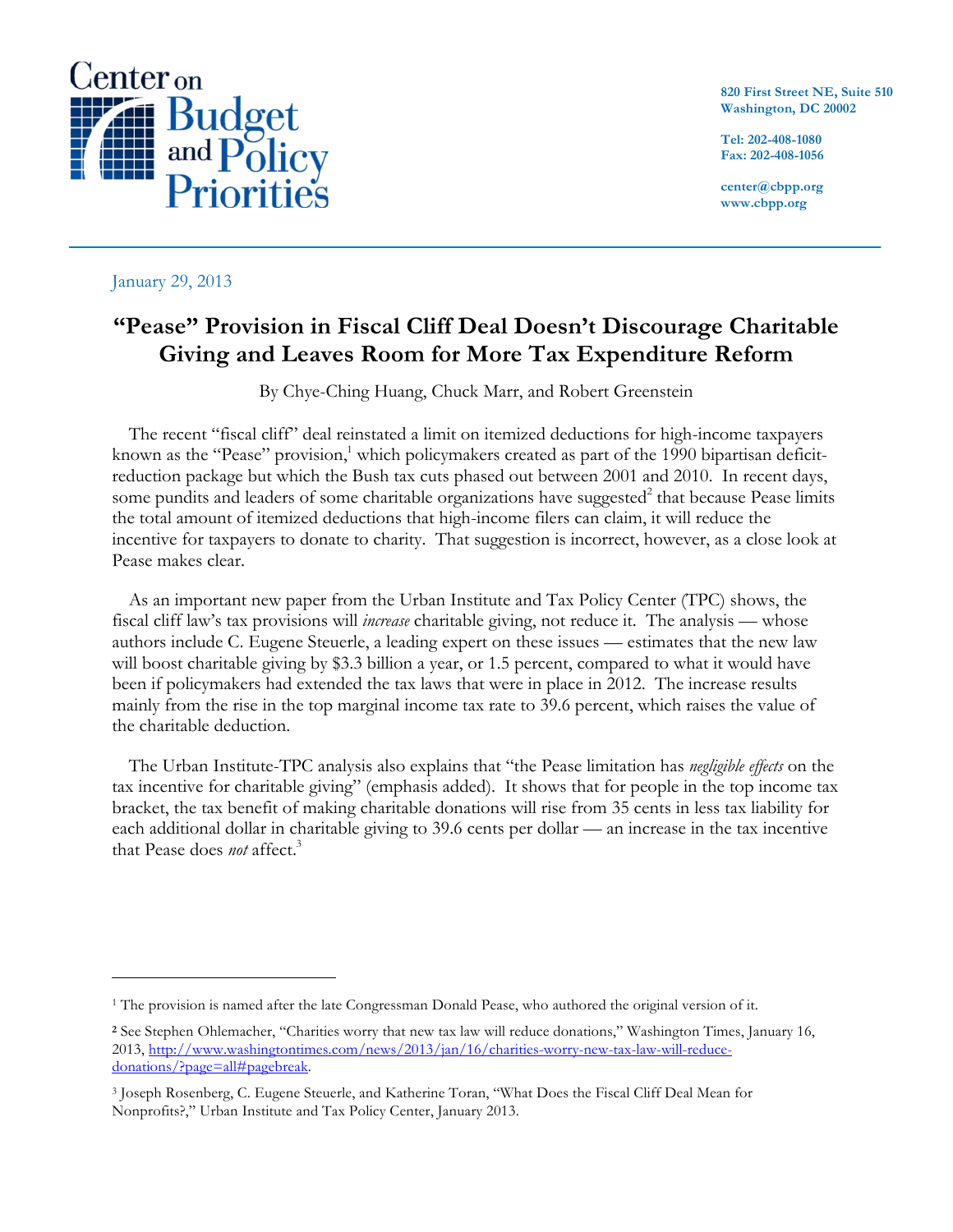### How Pease Works — And Why Various Assumptions About It Are Mistaken

"[T]he impact of the Pease limitation on charitable contributions," the Urban Institute-TPC analysis aptly notes, "is the subject of much confusion." Many people who aren't tax policy experts understandably assume that because Pease limits the total amount of itemized deductions that a high-income taxpayer can claim, this limit is based on the amount of a taxpayer's deductions and reduces the marginal incentive to donate. That's not correct, however.

In its reinstated form, Pease will reduce the total amount of a taxpayer's allowable itemized deductions by *3 percent of the amount by which the taxpayer's adjusted gross income (AGI) exceeds certain thresholds* — \$300,000 for married couples filing jointly and \$250,000 for single filers. 4 (For this reason, Pease affects fewer than the top 2 percent of households and doesn't touch anyone else.) Let's say that a married couple has AGI of \$350,000, or \$50,000 above the threshold; Pease would shave the total amount of the couple's allowable itemized deductions by 3 percent of this \$50,000, or \$1,500.

This structure of Pease has important implications. It means that Pease doesn't reduce a taxpayer's incentive to give more to charity because (except in extremely rare cases, as the appendix explains), its impact depends on the taxpayer's income — not on how much the taxpayer donates.

Tax incentives such as itemized deductions are typically intended to subsidize certain activities and encourage taxpayers to do more of them. That's true for the deduction for charitable giving; it lowers the "price" of giving, making it more attractive. When taxpayers in the 39.6 percent top income bracket deduct a \$100 gift to charity from their adjusted gross income, that deduction reduces their taxable income by \$100 and their tax bill by \$39.60. In effect, the \$100 donation costs them only a little over \$60.

Pease does not change that. For taxpayers in the 39.6 percent bracket, an additional dollar in charitable deductions will lower their income tax by 39.6 cents *with or without* the Pease provision. Hence, Pease doesn't affect their marginal incentive to donate. As the Urban Institute-Tax Policy Center analysis explains, Pease really operates by slightly increasing the top marginal tax rates, not by reducing incentives to engage in deductible activities.<sup>5</sup>

Economists agree that the most important question about how a tax provision such as Pease affects total charitable giving is how it influences a taxpayer's decision to make an additional dollar of donations. Because the dollar reduction in itemized deductions under Pease depends on a taxpayer's income rather than on the amount he or she donates, Pease doesn't affect decisions on whether to give more to charity. As the non-partisan Congressional Joint Committee on Taxation wrote in 2001, when President Bush proposed eliminating Pease:

 $\overline{a}$ 

<sup>4</sup> Under the laws that were in place prior to the "fiscal cliff" deal that policymakers enacted through the American Taxpayer Relief Act of 2013, the Pease threshold would have been \$178,150 in 2013 for both single and joint filers.

<sup>5</sup> The Urban Institute-TPC analysis explains that Pease essentially operates as a surtax that's equal to 3 percent of a taxpayer's marginal income tax rate. If you are in the 39.6 percent tax bracket, Pease effectively raises your marginal tax rate to 39.6 percent x 1.03 so that your true marginal rate becomes 40.8 percent. Its effect is on marginal tax rates, not on incentives to donate or to engage in other deductible activities.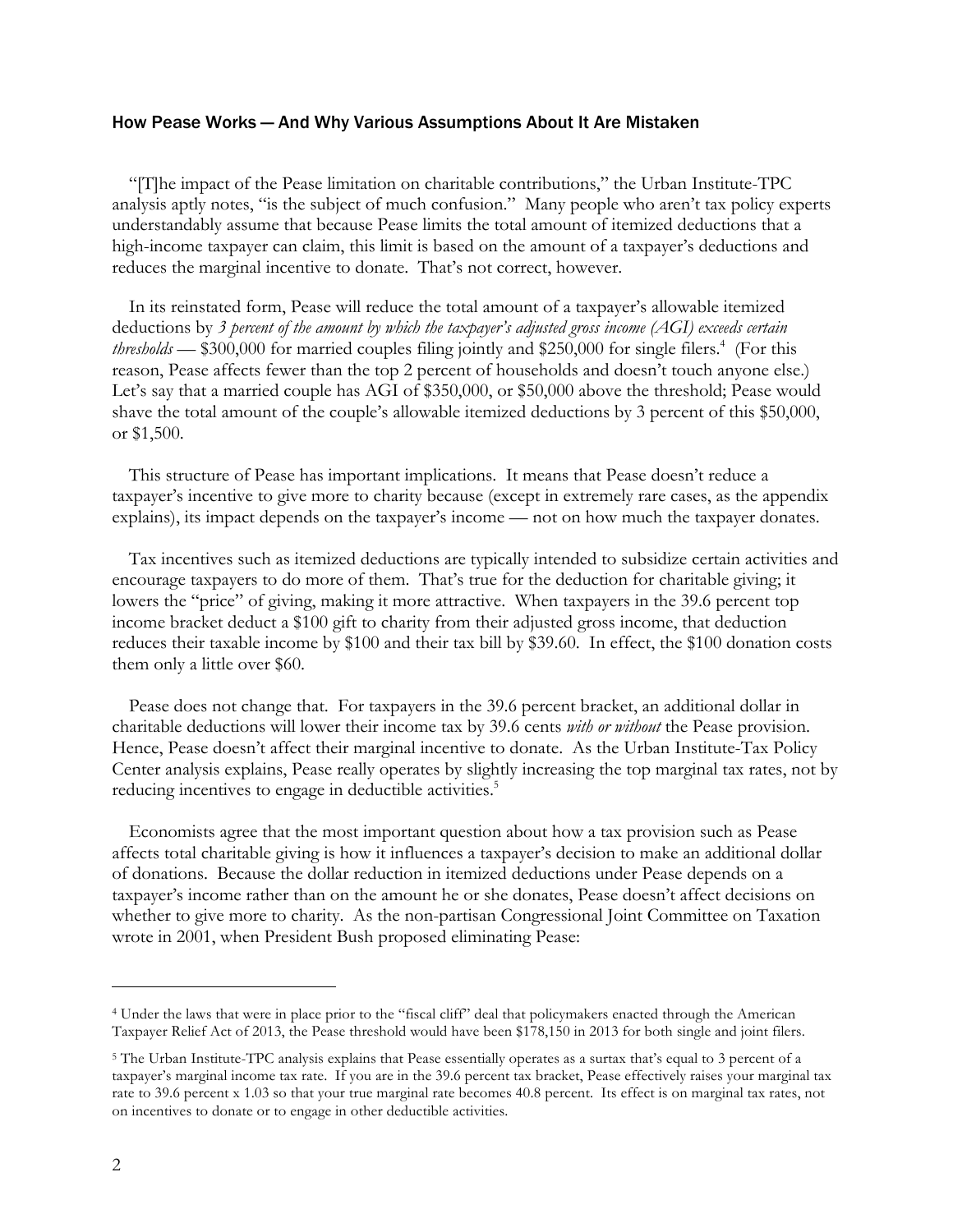[T]here generally is little or no difference in the tax-motivated economic incentive to give to charity for a taxpayer subject to the [Pease] limitation compared to a taxpayer not subject to the limitation. . . . Economists would say that the "tax price" of giving is not altered by the limitation. 6

## A Telling Example

 $\overline{a}$ 

Consider a couple with \$350,000 of AGI in 2013. Let's assume that the household claims \$40,000 in itemizable expenses (which is typical for a household in this income range<sup>7</sup>).

- Pease reduces the household's total itemized deductions by  $$1,500 3$  percent of the  $$50,000$ by which its AGI exceeds the \$300,000 Pease threshold — or from \$40,000 to \$38,500.
- But, the household would still receive the *full tax benefit* from any additional donation it makes. If the household gave \$10,000 more to charity, Pease would still reduce its total itemized deductions by the same \$1,500 (3 percent of \$50,000).

The household's total allowable itemized deductions would rise by the full \$10,000 as a result of its new \$10,000 donation — from \$38,500 (\$40,000 minus the \$1,500 Pease limitation) to \$48,500 (\$50,000 minus the \$1,500 limitation). The household's taxable income — its AGI minus its deductions — would still fall by *the full \$10,000* that it donated to charity.

• Because the household would be in the 33 percent bracket, its tax liability would fall by 33 percent of \$10,000, or \$3,300, as a result of its  $$10,000$  donation — the same amount as its taxes would fall in the absence of Pease. The household would get a tax subsidy worth 33 cents on the dollar for every dollar of its \$10,000 donation — just as it would if policymakers had not reinstated Pease.<sup>8</sup>

In other words, Pease does not raise this household's (or other filers') taxes if they take more deductions; it raises their taxes if they earn more income. As the Congressional Research Service notes, "the Pease limitation does not depend on the amount of itemized deductions, only AGI." That's why Pease is often described by tax policy experts as an implicit increase in the marginal tax rate for high-income filers, and why the Urban Institute-TPC paper refers to it as essentially a surtax. For those facing Pease, it raises their effective marginal tax rate by 3 percent of the statutory marginal rate. See

<sup>6</sup> Joint Committee on Taxation, "Overview of Present Law and Economic Analysis Relating to Marginal Tax Rates and the President's Individual Income Tax Rate Proposals," March 6, 2001, JCX-6-01, p.14.

<sup>7</sup> We have chosen a round number for the sake of simplifying the example, and \$40,000 in itemized deductions is a reasonable illustrative amount for a household with \$350,000 in AGI. On average, households that claimed itemized deductions and had AGI between \$200,000 and \$500,000 in 2009 claimed itemized deductions equal to \$51,000. See Internal Revenue Service, Statistics of Income Division, *Individual Income Tax Returns Publication 1304*, "Table 2.1 Returns with Itemized Deductions: Sources of Income, Adjustments, Itemized Deductions by Type, Exemptions, and Tax Items, by Size of Adjusted Gross Income, Tax Year 2009," http://www.irs.gov/file\_source/pub/irs-soi/09in21id.xls.

<sup>8</sup> The household's taxes would go up if, instead of claiming more deductions, it earned more income. Assume the household kept its itemized expenses at \$40,000 but earned \$10,000 more in income. Its adjusted gross income would now be \$360,000. That would increase, from \$50,000 to \$60,000, the amount by which the household's income is above the Pease threshold of \$300,000 for a married couple. The Pease reduction in the household's itemized deductions would now be 3 percent of \$60,000, or \$1,800 — \$300 more than the \$1,500 reduction when the household's AGI was \$350,000. As a result of the extra \$10,000 in income earned, Pease would reduce the household's total itemized deductions claimed by \$300 — from \$38,500 to \$38,200 — for a \$99 (33 percent of \$300) increase in its tax bill.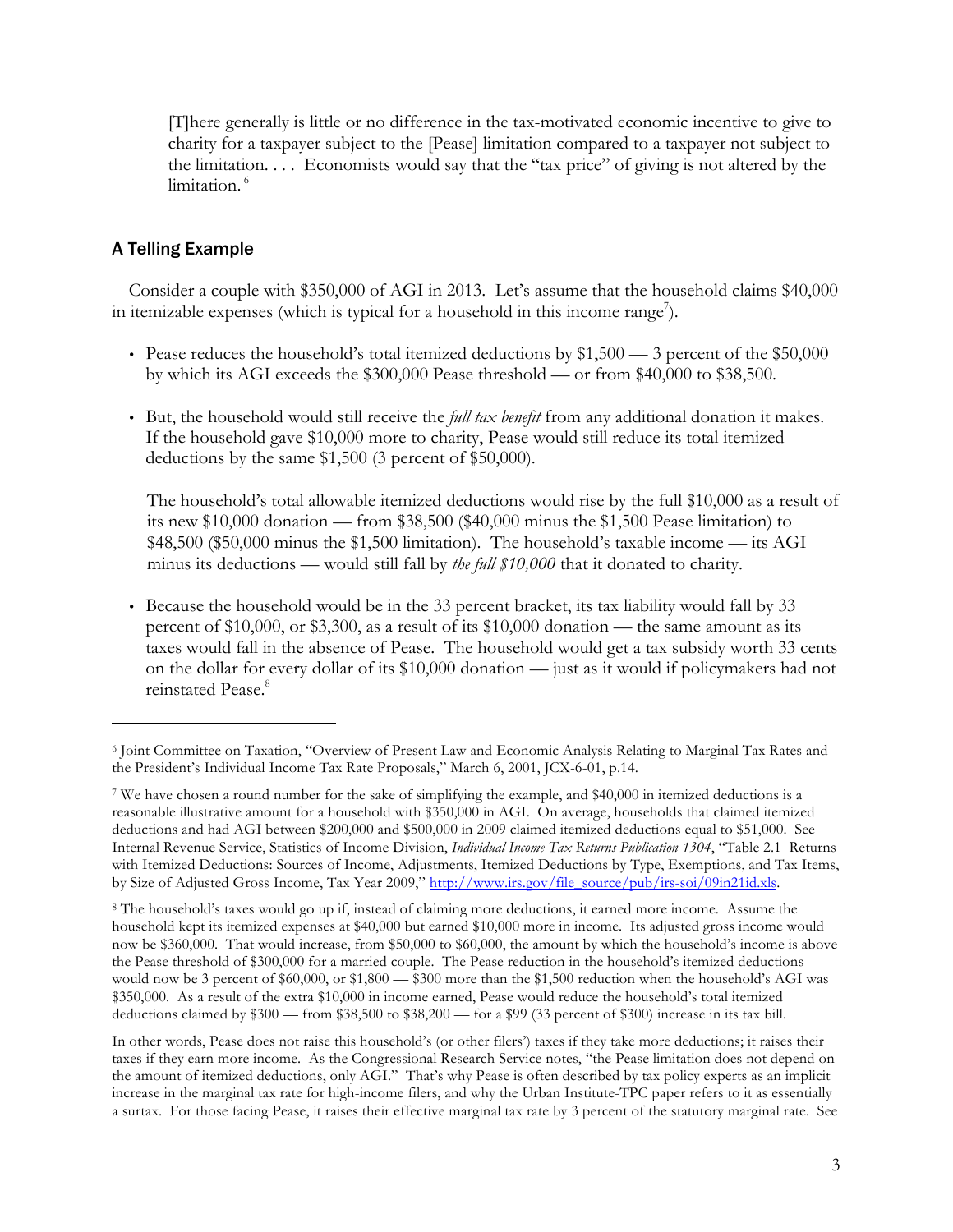This example illustrates why the UI-TPC analysis calls Pease's effect on charitable giving "negligible."

Pease affects the incentive to increase charitable giving for those very few high-income taxpayers who claim so little in itemized deductions — typically, less than 3 percent of their AGI for *all* of their deductions combined — that they hit what is known as Pease's "80-percent limit." (Pease cannot reduce a taxpayer's total deductions by more than 80 percent;<sup>9</sup> for more on that point, see the Appendix.)

But hardly any high-income taxpayers have deductions that small; in fact, it's nearly impossible for high-income taxpayers to wind up in these situations in the overwhelming majority of states that have state income taxes (which are allowable deductions). Moreover, when one also takes into account other deductions, such as those for mortgage interest, property taxes, and other deductible expenses, the number of high-income taxpayers with deductions that low dwindles even further. As tax policy expert Leonard Burman, TPC's former head, explained, "almost nobody hits [the 80 percent] limit because deductions tend to increase with income. Think state and local taxes and charitable donations, which are much more than 3% of income for almost everyone with higher income." $10$ 

JCT at p.14. See also Thomas L. Hungerford, "Deficit Reduction: The Economic and Tax Revenue Effects of Personal Exemption Phaseout (PEP) and Limitation on Itemized Deductions (Pease)," Congressional Research Service, April 29, 2011, p.3.

<sup>9</sup> In theory, Pease could also reduce a filer's total itemized deductions to less than the standard deduction, causing the filer to switch to the standard deduction, but in reality, such a situation would be extremely rare, as the Appendix explains.

<sup>10</sup> Leonard Burman, "No, Ari, The Cliff Deal Will Raise The Economic Incentive To Give To Charity," Tax Policy Center *TaxVox* blog, January 8, 2013, http://taxvox.taxpolicycenter.org/2013/01/08/no-ari-the-cliff-deal-will-raise-theeconomic-incentive-to-give-to-charity/.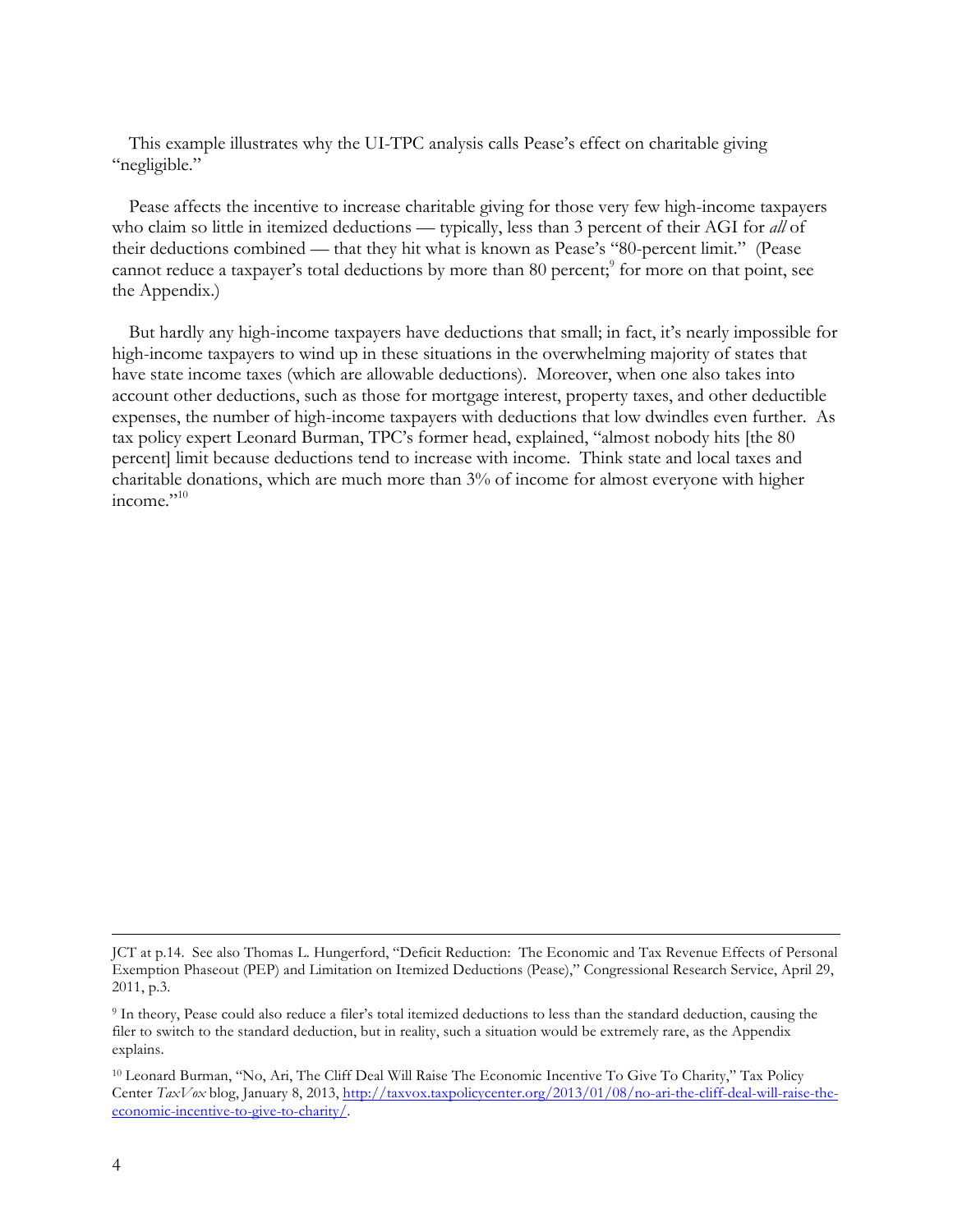### Pease Leaves Much More to Do in Revenue-Raising Tax Expenditure Reform

Pease is an important first step to limiting tax expenditures, which now total \$1.1 trillion a year in lost federal revenue — far more than the cost of Social Security or the cost of Medicare and Medicaid combined, and nearly double the amount that the budget allocates for all nondefense discretionary (i.e., non-entitlement) programs combined. But any misperception that Pease makes further tax-expenditure reform unnecessary don't withstand scrutiny. Indeed, Pease leaves in place a vast array of costly and inefficient tax expenditures that policymakers should reform, both to help reduce budget deficits and to clean up and improve the efficiency of the tax code.

For example, many tax expenditures have a flawed "upside-down" design: they give the largest subsidies for particular activities to high-income people, even though those often are the people who least need a financial incentive to take the action that the tax incentive is designed to promote, such as buying a home, sending a child to college, or saving for retirement. Nearly all high-income households would do these things anyway. Moreover, tax experts have long noted that high-income individuals do not need tax subsidies that are *bigger* than those that other households get in order to induce them to buy a house, send a child to college, or save for retirement. Yet, that's precisely what the current tax code provides them.

Pease leaves in place such tax expenditures with this flawed upside-down design. Despite Pease, a millionaire banker will still receive a subsidy of 39.6 cents for every dollar of additional mortgage interest payments he or she deducts, while a welder earning \$38,000 will get an interest subsidy worth only 15 cents on the dollar.

In addition, Pease doesn't touch the numerous tax expenditures that have nothing to do with deductions and come in the form of exclusions, exemptions, or preferential rates, such as a loophole (known as "carried interest") that allows various financial-fund managers to pay tax on their compensation at lower capital gains tax rates rather than at higher ordinary income tax rates.

Accordingly, policymakers should complement Pease with further well-designed taxexpenditure reforms or limits. The tax code remains full of tax breaks that are ripe for reforms that could generate revenues for deficit reduction while improving the equity and efficiency of the tax code.\*

\_\_\_\_\_\_\_\_\_\_\_\_\_\_\_\_

<sup>\*</sup> See Chye-Ching Huang and Chuck Marr, "Raising Today's Low Capital Gains Tax Rates Could Promote Economic Efficiency and Fairness, While Helping Reduce Deficits," Center on Budget and Policy Priorities, September 19, 2012, http://www.cbpp.org/cms/index.cfm?fa=view&id=3837.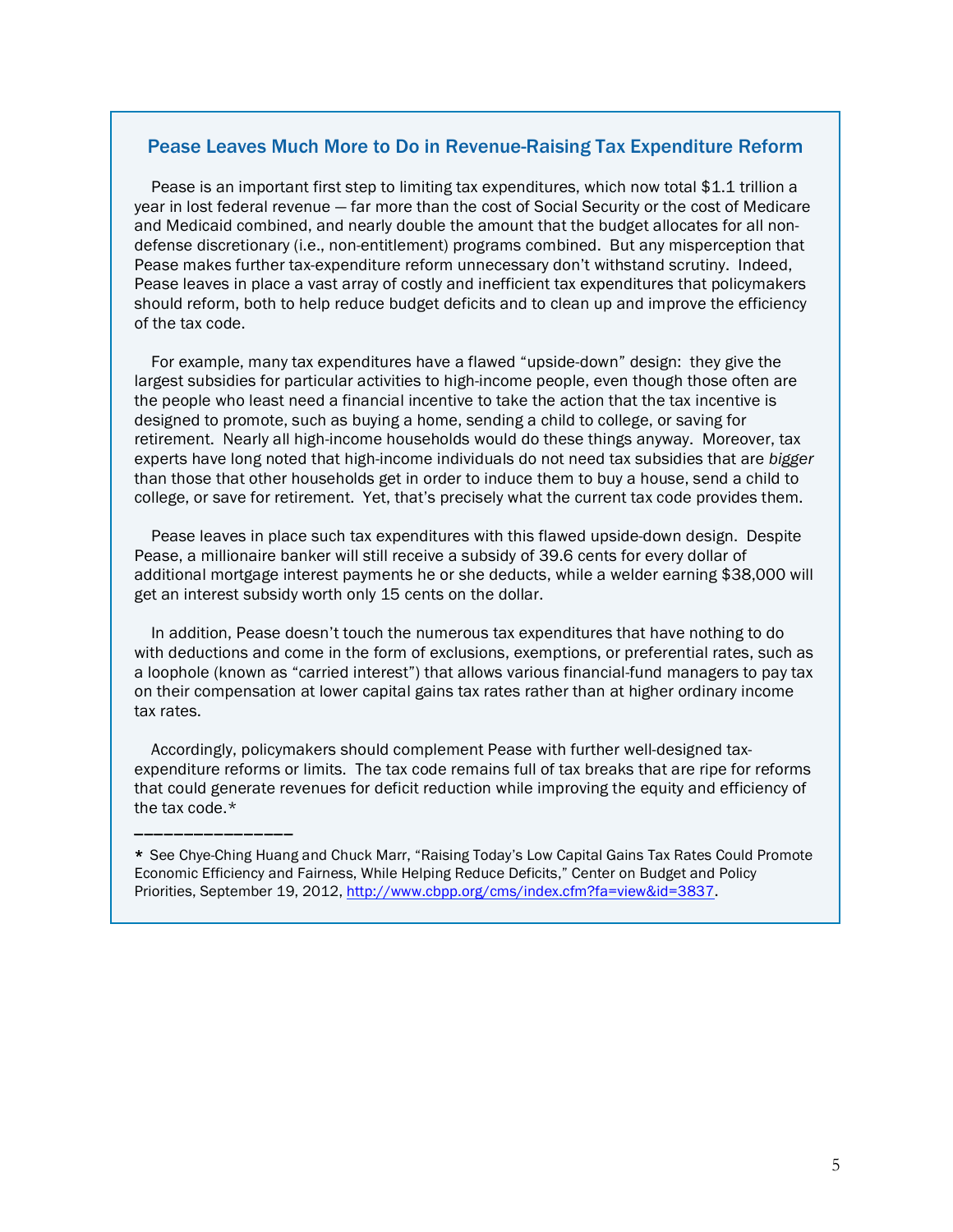#### Appendix: Pease Reduces Marginal Incentives Only in Very Unusual Cases

Pease can reduce a filer's itemized deductions by a maximum of 80 percent. It affects the marginal incentive for charitable giving only for the very few high-income families who claim so little in itemized deductions — typically, less than 3 percent of their AGI — that they hit this 80 percent limit. Such households are rare: IRS data show that households with AGI over \$500,000 that itemize claim itemized deductions worth nearly 15 percent of AGI, on average.<sup>11</sup>

To see how Pease can affect marginal incentives in these quite rare cases, consider a household with \$3.5 million in AGI and just \$65,000 in itemizable expenses. (Itemized deductions of \$65,000 would be far below the typical amount for a household with this much income; the average amount of itemized deductions for filers with income between \$2 million and \$5 million is \$400,000.12 Pease reduces this household's itemized deductions by the *lesser* of:

- 80 percent of its \$65,000 in itemized expenses, or \$52,000; or
- 3 percent of \$3.2 million (the amount by which the household's income exceeds the \$300,000 Pease threshold for married filers), or \$96,000.

Hence, the household faces the 80-percent Pease limit: Pease can reduce its itemized deductions by a maximum of \$52,000, with the result that its itemized deductions are \$13,000 under Pease. Now consider what happens if the household incurs an additional \$10,000 in itemizable expenses. Its total itemized deductions are now \$75,000. Since Pease can reduce this amount by the lesser of: a) 80 percent of the household's \$75,000 in itemized expenses, which equals \$60,000; or b) 3 percent of \$3.2 million (or \$96,000), the household will still face the 80-percent Pease limit. Its itemized deductions will total \$15,000 (\$75,000 minus the \$60,000 Pease reduction), or \$2,000 more than its deductions would be without the additional \$10,000 in deductible expenses. Because of Pease, the household can deduct only \$2,000 of the \$10,000 in additional expenses, as Pease eliminates the other 80 percent.

But the only households that hit this Pease 80-percent limit are those whose total itemized deductions for *everything* — mortgage interest *plus* state and local taxes *plus* charitable donations *plus* all other itemized deductions — are less than 3.75 percent of the amount by which their AGI exceeds the Pease thresholds of \$300,000 for married couples and \$250,000 for single filers. For these households, their itemized deductions would generally be less than 3 percent of their overall income. This is a virtual impossibility for nearly all high-income households due to deductions for state and local income, sales, and property taxes alone, even before taking into account the mortgage interest deduction, the charitable deduction, and other deductions.

Even rarer would be a situation in which Pease would cause the value of itemized deductions after the Pease limitation to fall below the value of the standard deduction, leading the filer to switch to

 $\overline{a}$ 

<sup>11</sup> Internal Revenue Service, Statistics of Income Division, Individual Income Tax Returns Publication 1304, "Table 2.1 Returns with Itemized Deductions: Sources of Income, Adjustments, Itemized Deductions by Type, Exemptions, and Tax Items, by Size of Adjusted Gross Income, Tax Year 2009," http://www.irs.gov/file\_source/pub/irssoi/09in21id.xls.

<sup>12</sup> See IRS Table 2.1. Such a household would have to have to give much less to charity or otherwise have much smaller itemized deductions than the typical household in this income range.